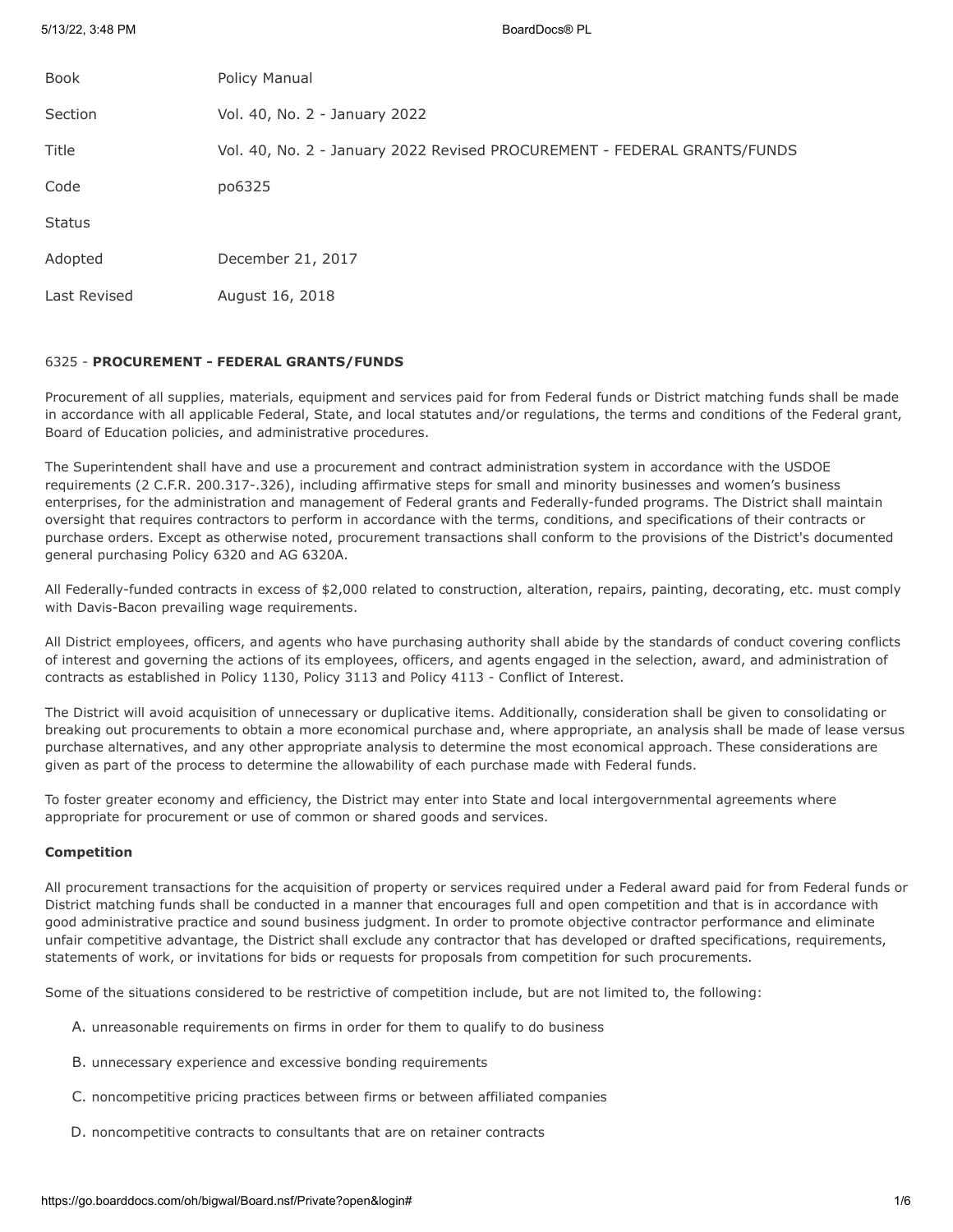- E. organizational conflicts of interest
- F. specification of only a "brand name" product instead of allowing for an "or equal" product to be offered and describing the performance or other relevant requirements of the procurement
- G. any arbitrary action in the procurement process

Further, the District does not use statutorily or administratively imposed State, local, or tribal geographical preferences in the evaluation of bids or proposals, unless 1) an applicable Federal statute expressly mandates or encourages a geographic preference; or 2) the District is contracting for architectural and engineering services, in which case geographic location may be a selection criterion provided its application leaves an appropriate number of qualified firms, given the nature and size of the project, to compete for the contract.

To the extent that the District uses a pre-qualified list of persons, firms, or products to acquire goods and services that are subject to this policy, the pre-qualified list includes enough qualified sources as to ensure maximum open and free competition.

## **The District shall allow vendors not on the pre-qualified list to apply for placement on the list periodically.**

The District shall require that all prequalified lists of persons, firms, or products which are used in acquiring goods and services are current and include enough qualified sources to provide maximum open and free competition. The District shall not preclude potential bidders from qualifying during the solicitation period.

## **Solicitation Language (Purchasing Procedures)**

The District shall have written procurement procedures that require that all solicitations made pursuant to this policy incorporate a clear and accurate description of the technical requirements for the material, product, or service to be procured. Such description shall not, in competitive procurements, contain features which unduly restrict competition. The description may include a statement of the qualitative nature of the material, product or service to be procured and, when necessary, shall set forth those minimum essential characteristics and standards to which it shall conform if it is to satisfy its intended use. Detailed product specifications should be avoided if at all possible.

When it is impractical or uneconomical to make a clear and accurate description of the technical requirements, a "brand name or equivalent" description may be used as a means to define the performance or other salient requirements of procurement. The specific features of the named brand which shall be met by offers shall be clearly stated; and identify all requirements which the offerors shall fulfill and all other factors to be used in evaluating bids or proposals.

The Board will not approve any expenditure for an unauthorized purchase or contract.

## **Procurement Methods**

The District shall have and use documented procedures, consistent with the standards described above, for the following methods of procurement:

# A. **Informal Procurement Methods**

When the value of the procurement for property or services under a Federal award does not exceed the simplified acquisition threshold or a lower threshold established by the State, formal procurement methods are not required. The District may use informal procurement methods to expedite the completion of its transactions and minimize the associated administrative burden and cost. The informal methods used for procurement of property or services at or below the simplified acquisition threshold include:

## 1. **Micro-purchases**

Procurement by micro-purchase is the acquisition of supplies or services, the aggregate dollar amount of which does not exceed the maximum amount allowable by State or Federal Statute. To the maximum extent practicable, the District should distribute micro-purchases equitably among qualified suppliers. Micro-purchases may be made without soliciting competitive quotations if the Superintendent considers the price to be reasonable based on research, experience, purchase history or other relevant information, and documents are filed accordingly. The District shall maintain evidence of this reasonableness in the records of all purchases made by this method.

# 2. **Small Purchases**

Small purchases include the acquisition of property or services, the aggregate dollar amount of which is higher than the micro-purchase threshold but does not exceed the maximum thresholds allowable to State or Federal Statute.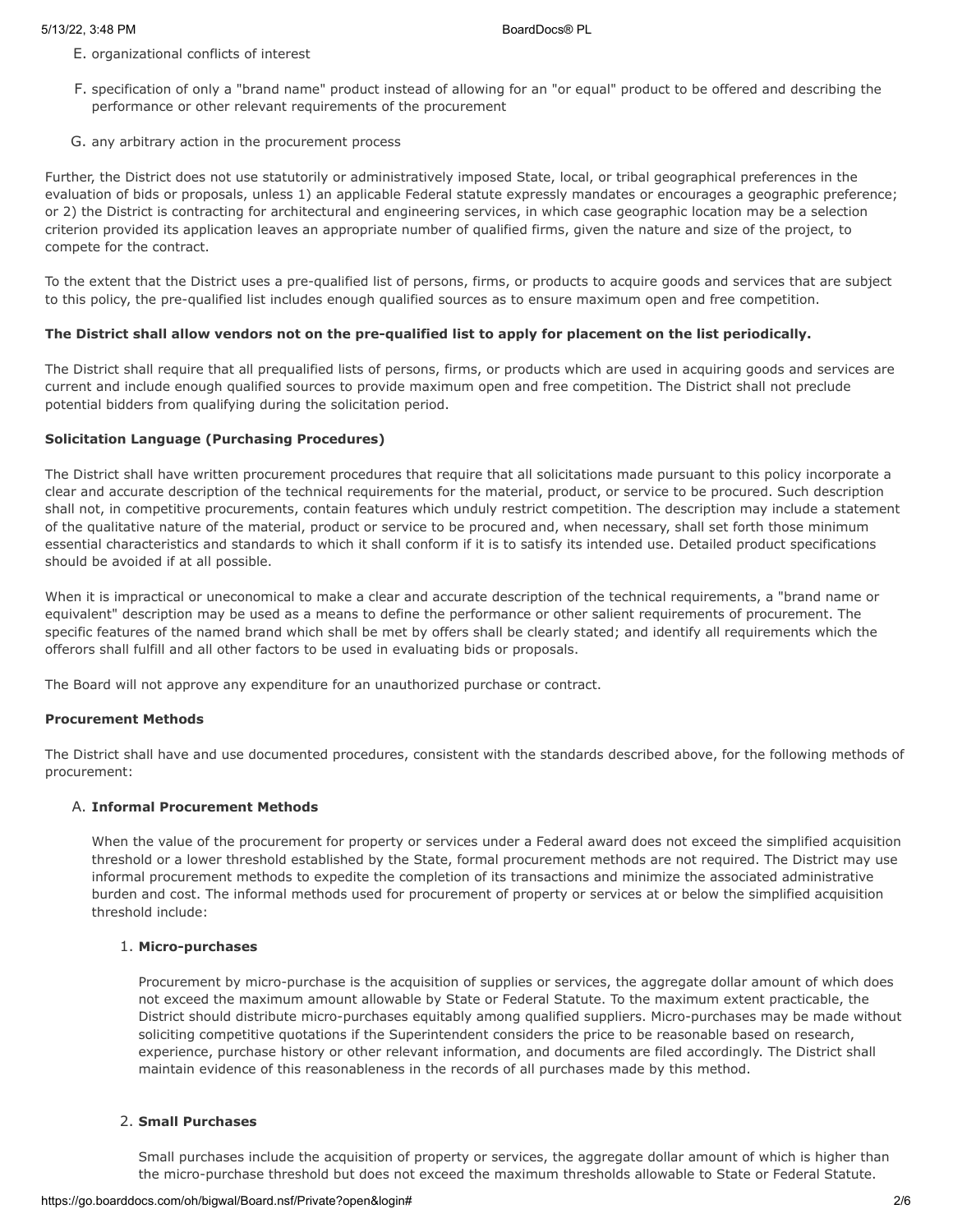Districts are responsible for determining an appropriate simplified acquisition threshold based on internal controls, an evaluation of risk, and its documented procurement procedures which must not exceed the threshold established in the Federal Acquisition Regulations (FAR). When applicable, a lower simplified acquisition threshold used by the non-Federal entity must be authorized or not prohibited under State, local, or tribal laws or regulations.

### B. **Formal Procurement Methods**

When the value of the procurement for property or services under a Federal award exceeds the simplified acquisition threshold or a lower threshold established by the State, formal procurement methods are required. Formal procurement methods require following documented procedures. Formal procurement methods also require public advertising unless a non-competitive procurement method can be used in accordance with the standards on competition in 200.319 or noncompetitive procurement. The formal methods of procurement are:

## 1. **Sealed Bids**

Sealed, competitive bids shall be obtained when the purchase of, and contract for, single items of supplies, materials, or equipment which amounts to more than **allowable by current law \$\_\_\_\_ [the lesser of the established Small Purchase threshold or \$250,000]** and when the Board determines to build, repair, enlarge, improve, or demolish a school building/facility the cost of which will exceed **\$50,000. amounts established by current State or Federal law.**

In order for sealed bidding to be feasible, the following conditions shall be present:

- a. a complete, adequate, and realistic specification or purchase description is available;
- b. two (2) or more responsible bidders are willing and able to compete effectively for the business; and
- c. the procurement lends itself to a firm fixed-price contract and the selection of the successful bidder can be made principally on the basis of price.

When sealed bids are used, the following requirements apply:

- a. Bids shall be solicited in accordance with the provisions of State law and Policy 6320. Bids shall be solicited from **( ) \_\_\_\_\_\_\_ (x )** an adequate number of qualified suppliers, providing sufficient response time prior to the date set for the opening of bids. The invitation to bid shall be publicly advertised. The invitation for bids will include product/contract specifications and pertinent attachments and shall define the items and/or services required in order for the bidder to properly respond.
- b. All bids will be opened at the time and place prescribed in the invitation for bids; bids will be opened publicly.
- c. A firm fixed-price contract award will be made in writing to the lowest responsible bidder. Where specified in bidding documents, factors such as discounts, transportation cost, and life cycle costs shall be considered in determining which bid is lowest. Payment discounts may only be used to determine the low bid when prior experience indicates that such discounts are usually taken.
- d. The Board reserves the right to reject any or all bids for sound documented reason.

#### 2. **Proposals**

Procurement by proposals is a method in which either a fixed price or cost-reimbursement type contract is awarded. Proposals are generally used when conditions are not appropriate for the use of sealed bids or in the case of a recognized exception to the sealed bid method. **[Drafting Note: Federal law does not require a competitive proposal unless the procurement is for over \$250,000. The State/District may set a lower threshold for sealed bids and competitive proposals. Ohio law requires sealed bids when the Board seeks to build, repair, enlarge, improve, or demolish a school building/facility if the cost will exceed \$50,000 (see Policy 6320).]**

If this method is used, the following requirements apply:

- a. Requests for proposals shall be publicized and identify all evaluation factors and their relative importance. Any response to the publicized requests for proposals shall be considered to the maximum extent practical.
- b. Proposals shall be solicited from **( ) \_\_\_\_\_\_\_ (x )** an adequate number of sources.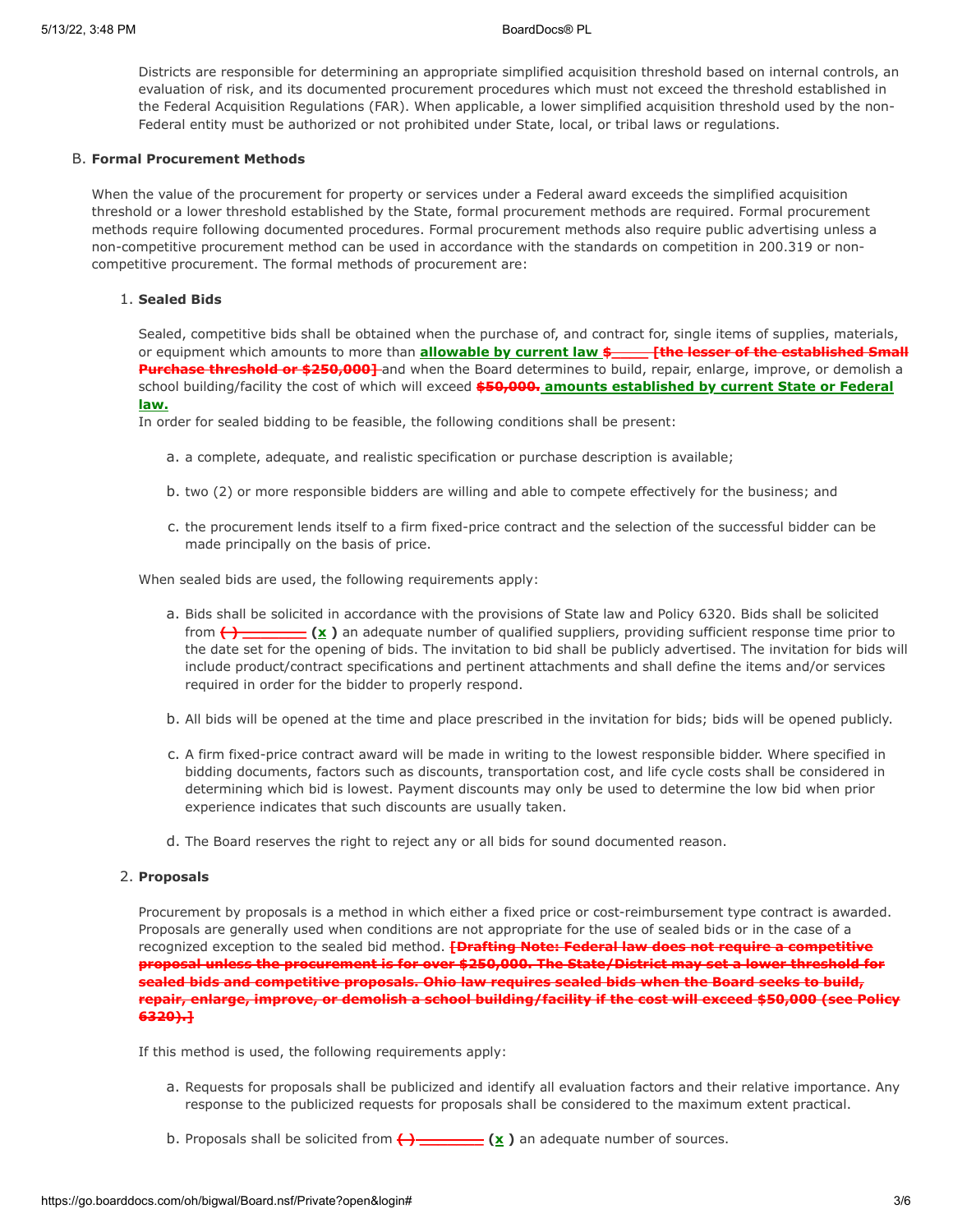- c. The District shall use its written method for conducting technical evaluations of the proposals received and for selecting recipients.
- d. Contracts shall be awarded to the responsible firm whose proposal is most advantageous to the program, with price and other factors considered.

The District may use competitive proposal procedures for qualifications-based procurement of architectural/engineering (A/E) professional services whereby competitors' qualifications are evaluated and the most qualified competitor is selected, subject to negotiation of fair and reasonable compensation. The method, where price is not used as a selection factor, can only be used in procurement of A/E professional services. It cannot be used to purchase other types of services though A/E firms are a potential source to perform the proposed effort.

#### 3. **Noncompetitive Procurement**

Procurement by noncompetitive proposals allows for solicitation of a proposal from only one (1) source and may be used only when one (1) or more of the following circumstances apply:

- a. micro-purchases
- b. the item is available only from a single source
- c. the public exigency or emergency for the requirement will not permit a delay resulting from publicizing a competitive solicitation
- d. the Federal awarding agency or pass-through entity expressly authorizes noncompetitive proposals in response to a written request from the District
- e. after solicitation of a number of sources, competition is determined to be inadequate

## 4. **(x ) Noncompetitive Purchases Through Educational Service Centers (ESCs)**

Under State law, the Board may enter into a contract with an educational service center (ESC) that authorizes the ESC to make purchases for supplies, materials, equipment, and services or the delivery of services on the District's behalf. These contracts promote operational efficiency and cost savings, and further enhance the educational experience for our students. Purchases made through such contracts are exempt from competitive bidding. **[DRAFTING NOTE: this provision applies to 3313.843, 3313.844, and 3313.845 contracts. A District with student enrollment of less than 16k must enter into a contract with an ESC in accordance with 3313.843.]** 

The District may apply for approval from ODE to use a noncompetitive purchasing method to procure personnel-based services from an ESC only when the following criteria are met:

- a. the ESC posts a list of all services it provides including costs of these services on its website;
- b. the ESC has been designated as "high performing'' by the Ohio Department of Education, and
- c. ODE as the passthrough state entity has determined that the ESC was substantially in compliance with all audit rules and guidelines during the most recent audit conducted by the Auditor of State

The Treasurer/CFO will submit an application and any required documentation to ODE on the designated form requesting approval for use of a noncompetitive purchasing method for personnel services. Purchases will not be made until the application is approved. Notice of approval will be maintained by the Treasurer/CFO.

#### **Domestic Preference for Procurement**

As appropriate and to the extent consistent with law, the District shall, to the extent practicable under a Federal award, provide a preference for the purchase, acquisition, or use of goods, products, or materials produced in the United States. Such requirements shall be included in all subawards including all contracts and purchase orders for work or products under the Federal award.

#### **Contract/Price Analysis**

The District shall perform a cost or price analysis in connection with every procurement action in excess of \$250,000, including contract modifications. A cost analysis generally means evaluating the separate cost elements that make up the total price, while a price analysis means evaluating the total price, without looking at the individual cost elements.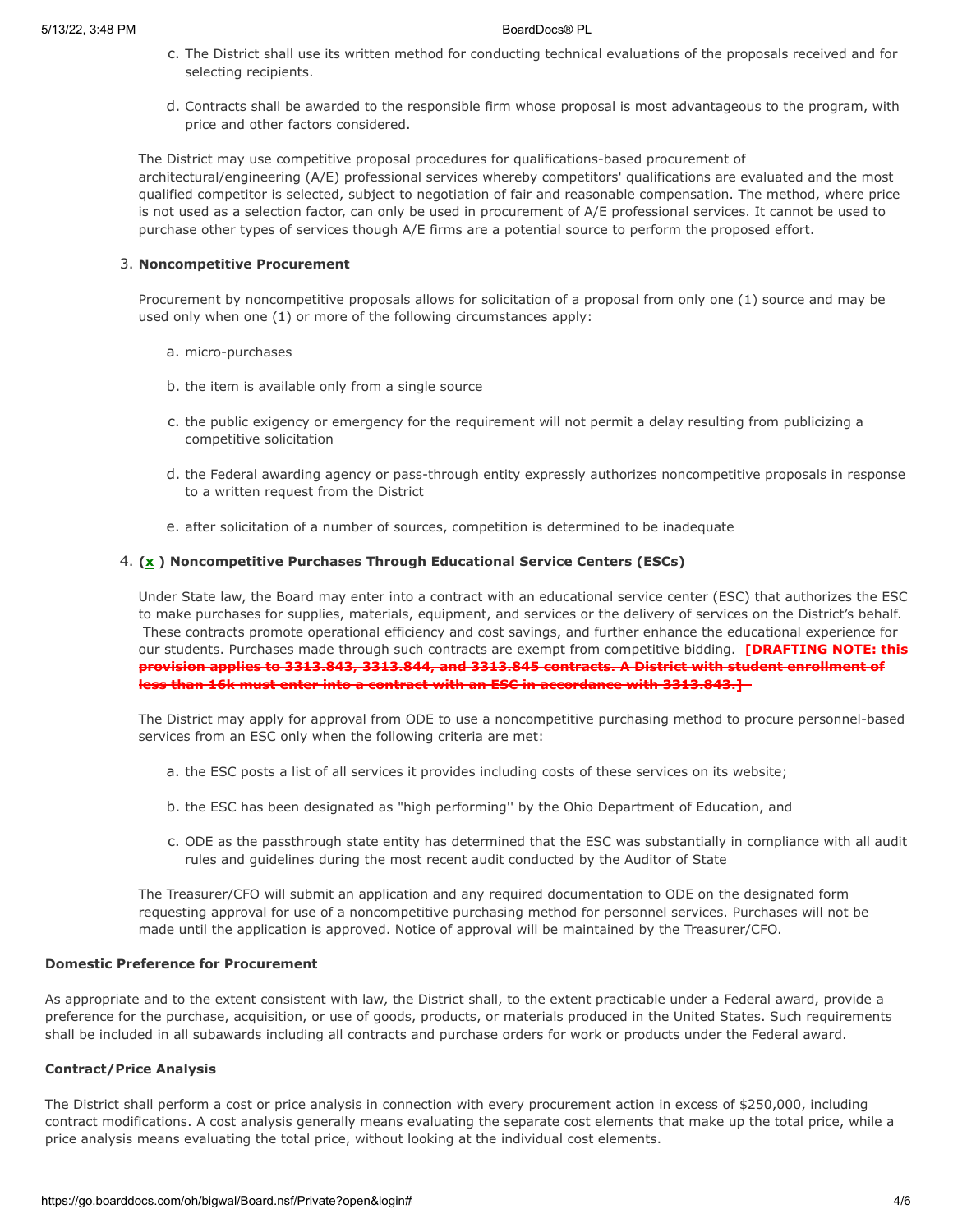#### 5/13/22, 3:48 PM BoardDocs® PL

The method and degree of analysis is dependent on the facts surrounding the particular procurement situation; however, the District shall come to an independent estimate prior to receiving bids or proposals.

When performing a cost analysis, the District shall negotiate profit as a separate element of the price. To establish a fair and reasonable profit, consideration is given to the complexity of the work to be performed, the risk borne by the contractor, the contractor's investment, the amount of subcontracting, the quality of its record of past performance, and industry profit rates in the surrounding geographical area for similar work.

## **Time and Materials Contracts**

The District uses a time and materials type contract only 1) after a determination that no other contract is suitable, and 2) if the contract includes a ceiling price that the contractor exceeds at its own risk. Time and materials type contract means a contract whose cost to the District is the sum of the actual costs of materials, and direct labor hours charged at fixed hourly rates that reflect wages, general and administrative expenses, and profit.

Since this formula generates an open-ended contract price, a time-and-materials contract provides no positive profit incentive to the contractor for cost control or labor efficiency. Therefore, the District sets a ceiling price for each contract that the contractor exceeds at its own risk. Further, the District shall assert a high degree of oversight in order to obtain reasonable assurance that the contractor is using efficient methods and effective cost controls.

### **Suspension and Debarment**

The District will award contracts only to responsible contractors possessing the ability to perform successfully under the terms and conditions of the proposed procurement. All purchasing decisions shall be made in the best interests of the District and shall seek to obtain the maximum value for each dollar expended. When making a purchasing decision, the District shall consider such factors as 1) contractor integrity; 2) compliance with public policy; 3) record of past performance; and 4) financial and technical resources.

The Superintendent shall have the authority to suspend or debar a person/corporation, for cause, from consideration or award of further contracts. The District is subject to and shall abide by the nonprocurement debarment and suspension regulations implementing Executive Orders 12549 and 12689, 2 C.F.R. Part 180.

Suspension is an action taken by the District that immediately prohibits a person from participating in covered transactions and transactions covered under the Federal Acquisition Regulation (48 C.F.R. Chapter 1) for a temporary period, pending completion of an agency investigation and any judicial or administrative proceedings that may ensue. A person so excluded is suspended. (2 C.F.R. Part 180 Subpart G)

Debarment is an action taken by the Superintendent to exclude a person from participating in covered transactions and transactions covered under the Federal Acquisition Regulation (48 C.F.R. Chapter 1). A person so excluded is debarred. (2 C.F.R. Part 180 Subpart H)

The District shall not subcontract with or award subgrants to any person or company who is debarred or suspended. For contracts over \$25,000, the District shall confirm that the vendor is not debarred or suspended by either checking the Federal government's System for Award Management, which maintains a list of such debarred or suspended vendors at www.sam.gov; collecting a certification from the vendor; or adding a clause or condition to the covered transaction with that vendor. (2 C.F.R. Part 180 Subpart C)

#### **Bid Protest**

The District maintains the following protest procedures to handle and resolve disputes relating to procurements and, in all instances, discloses information regarding the protest to the awarding agency.

A bidder who wishes to file a bid protest shall file such notice and follow procedures prescribed by the Request For Proposals (RFPs) or the individual bid specifications package, for resolution. Bid protests shall be filed in writing with the Superintendent within seventy-two (72) hours of the opening of the bids in protest.

Within five (5) days of receipt of a protest, the Superintendent shall review the protest as submitted and render a decision regarding the merits of the protest and any impact on the acceptance and rejection of bids submitted. Notice of the filing of a bid protest shall be communicated to the Board and shall be so noted in any subsequent recommendation for the acceptance of bids and awarding of contracts.

Failure to file a notice of intent to protest, or failure to file a formal written protest within the time prescribed, shall constitute a waiver of proceedings.

#### **Maintenance of Procurement Records**